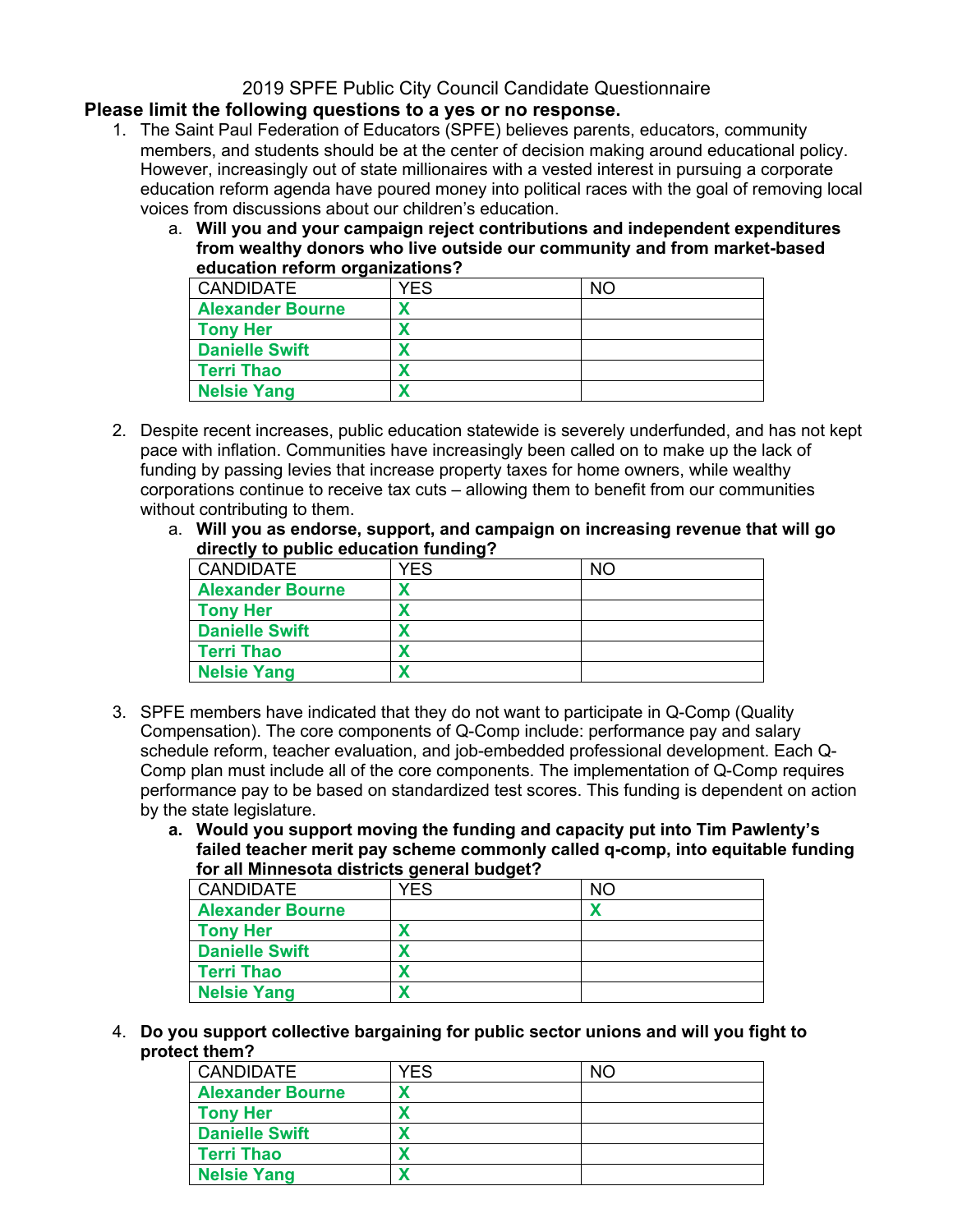### **Please limit your response to 150 words or fewer for each part of the questions below.**

1. What is the value of public education for you and for the city of Saint Paul?

**ALEXANDER BOURNE:** Sadly, St. Paul Public Schools to do adequately support and work well for too many students, particularly for students of color. Regardless if I am elected or not, this will be my stance until this issue is properly addressed. We must muster the resources necessary to provide a quality education for every child. I understand that this is seemingly complex, but it is necessary and something that I deeply believe we can accomplish together. I am committed to standing with educators, parents, students, and our labor partners to fight for fully funded schools. I do not want these kids to have the same experience that I had in St. Paul Public Schools K-11. Our elected officials need to understand the role public schools play in shaping our future

**TONY HER:** Public education is very high value and important for me and the city of Saint Paul because I was graduated from Saint Paul public school and I also worked for Saint Paul public school for over 25 years.

**DANIELLE SWIFT:** I rely on Saint Paul Public Schools to educate my children. I have two children who are currently enrolled in Saint Paul Public Schools.

**TERRI THAO:** Education can be the catalyst needed to lift people out of poverty and as someone who grew up poor, public education in particular served as a lifeline to future opportunities and economic advancement for me. Having attended St. Paul Public Schools the majority of my life, I would not have met people from diverse racial and economic groups; become exposed to different ideas and ways of thinking; and, of course received a valuable education. I want every child in St. Paul to have access to public education where they build knowledge and earn the confidence needed– to be set up for future success no matter their race, gender identity, preference, ability or economic status.

**NELSIE YANG:** Every student deserves high quality, accessible education, no exceptions. Public education is important to me because it fulfills this vision and allows for every child to have access to education no matter their race, gender, and class. As a daughter of refugees, public education was my only hope to get my family out of systemic poverty. Public education is a source of hope for many, and more than ever, we need to partner up to fully fund our public education and ensure that all schools are safe and racially equitable. The conversation doesn't stop there. I believe our vision for students must expand to further fight for free college tuition so that our young generations are not burdened by a lifetime of debt. The attack on public education from the federal level to the local level is a threat to many working families and families of color, but I will be an unwavering, bold voice fighting for public education because that's how we build strong families in our communities.

2. An endorsement from SPFE is only given to candidates that show they are a champion for public education. We do not endorse in all races.

### a. **What are your direct connections to SPPS, SPFE, and/or public education?**

**ALEXANDER BOURNE:** From Kindergarten at Hancock Elementary until the middle of my junior year at Central High School, I was a "special ed" student. I agree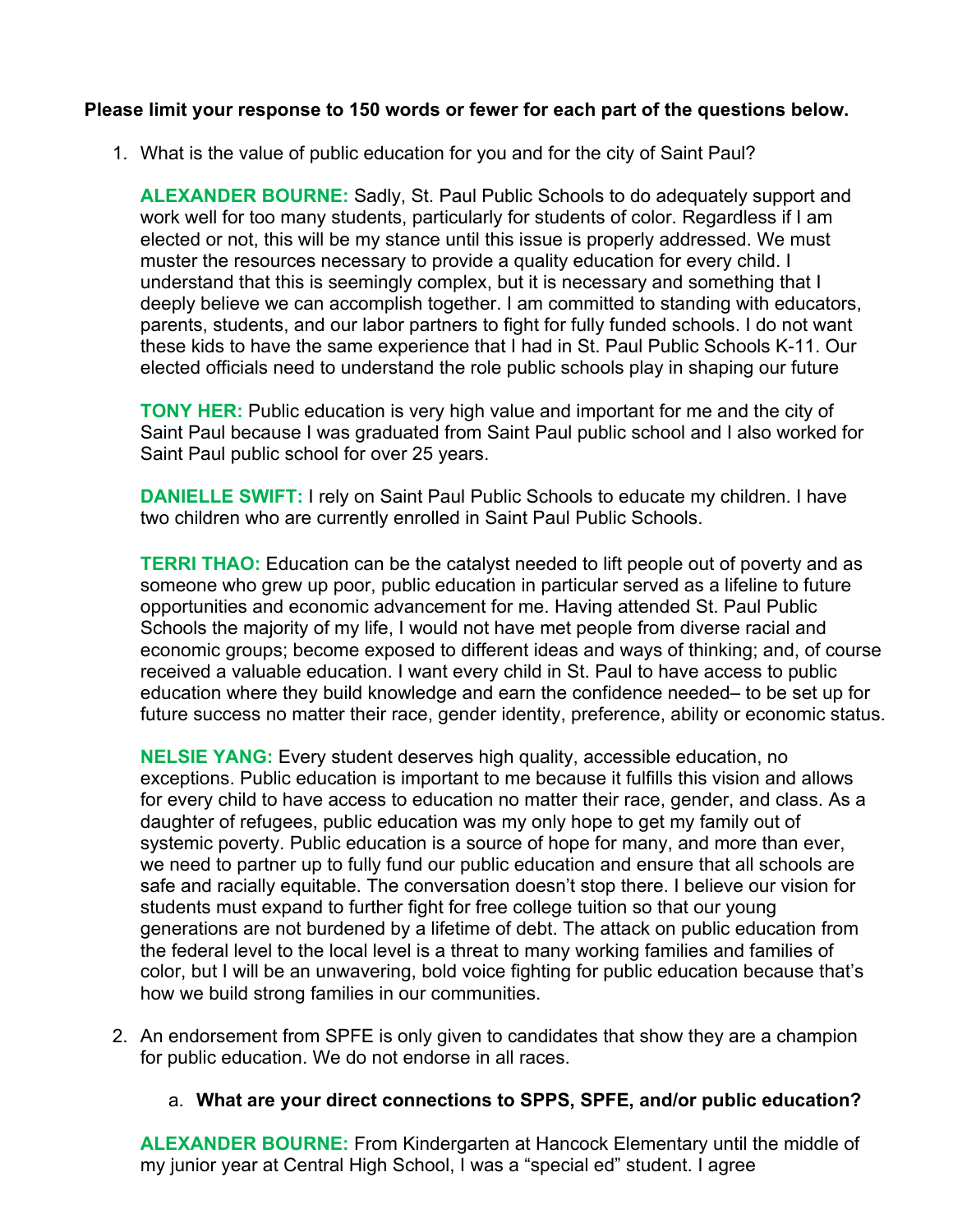wholeheartedly with the position that SPFE takes. My priority starts with Early Childhood education, which is why I served as a Board of Director member for what is now Health & Education Alliance of Louisiana, a new model for education reform

**TONY HER:** I worked as educational assistant for saint paul public school and I am a proud of Saint Paul Federation teachers unions member.

**DANIELLE SWIFT:** My children go to Spps schools.

**TERRI THAO:** I am an alumni of St. Paul Public Schools. I attended Webster (now Obama) Elementary, Ramsey Junior High and Central High School. All six of my siblings and I went to St. Paul Public Schools. My husband attended Humboldt. I have two children, in grades 5 and 3 at Nokomis Montessori North. My children are very different learners both gifted and talented and on the Autism spectrum and I have appreciated how well their school works with both of their learning styles. I also have a sister who is a kindergarten and first grade resource room teacher at Bruce Vento Elementary and my nephews attend Nokomis Montessori South and Capitol Hill. I am a proud product of public education. As a taxpayer I am also a key investor in the success of St. Paul Public Schools.

**NELSIE YANG:** Since birth, I have always been surrounded by caring educators in public education. The amazing couple who sponsored my parents to the U.S. have been educators for over fifty years. I can only imagine how deeply heartwarming it is for them to see me run for public office. Growing up, it certainly wasn't in the plan because I was trained to believe through media, books, and stories that only old, white men were qualified to be in decision-making seats. That story has long changed for me. I am moved by the stories of distress and joy that many educators around me, including my sister and uncle, share almost every day. My values around public education are shaped by the lived experiences and stories I hear, and I carry with them in the all of the policy work that I do. For many years, I've been on a mission to help elect progressive champions of collective bargaining, public education, and racial equity, which is why I served as the Communications Director for School Board Member Marny Xiong. Her historical victory is one that I will remember for a lifetime. These are only small chapters within a bigger book that we all are writing to make progress in the community.

# b. **What is your definition of a "public education champion"?**

**ALEXANDER BOURNE:** I have never heard that phrase before, so I would be lying if I could definitively say that I can personally define that phrase.

**TONY HER:** My definition of a public education champion is high quality of education for me and my childrens.

**DANIELLE SWIFT:** A champion for public education is someone who will listen and actively seek the voices of the children and the parents of the communities who are typically the least heard.

**TERRI THAO:** A public education champion is someone who understands the important role and impact public education has in different communities. This includes: the students who attend the schools who directly receive the education, the families who depend on having a good public education system to educate their children, the employees who are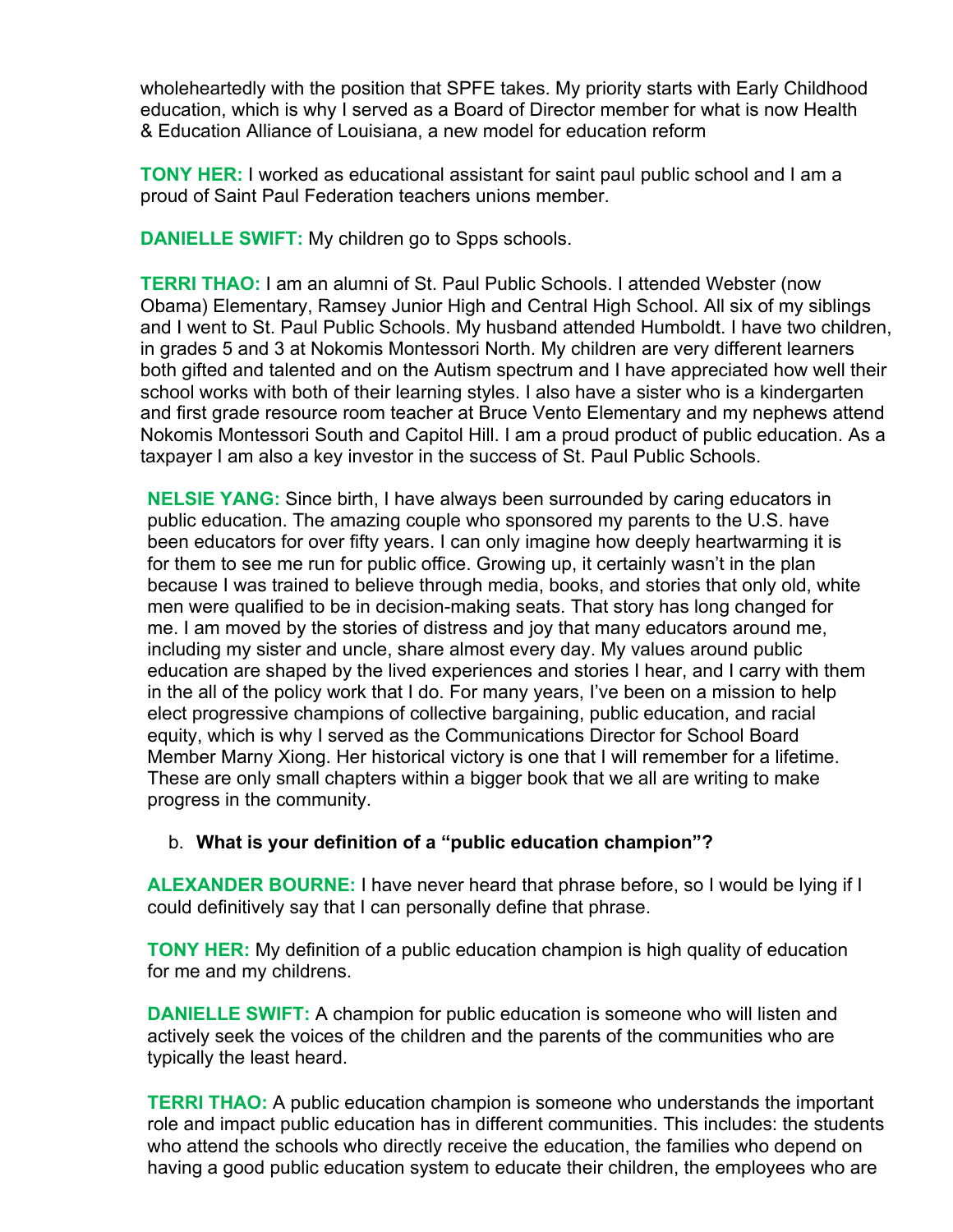committed to student success, and the community and broader systems who stands to benefit tremendously when children are properly educated. A champion also understands the complexities and challenges amongst stakeholder groups and is able to work effectively across differences to advocate for an inclusive and equitable quality education for all children. One example of where I have advocated for this is providing a statement for a grant for restorative practices at my children's school which we received and are implementing this school year.

**NELSIE YANG:** A public education champion is a leader who will defend public education in both public policies and actions. It is someone who will ensure that our public schools thrive, no matter the pressures put onto them from outside factors. Being a champion isn't about how many years you've had at the decision-making table. It's not about doing what's easy or popular. It's being able to do what's right for the most impacted people even in the face of injustice.

# c. **Why are you seeking an endorsement from SPFE?**

**ALEXANDER BOURNE:** SPFE is the first group of individuals that I have found in Minnesota since moving back home in 2016 that gets it. I want to work in concert with you all. I want to leverage my narrative to advocate for what we need most in our schools – a fully funded school system that works for us all.

**TONY HER:** Because I want to protect the public sector education.

**DANIELLE SWIFT:** Youth development is a pillar of my platform. 25% of the 55106 zip code are people under the age of 18. Education and school environments are crucial to the development of our youth as a whole and education intersects with many other issues that our youth face. It is important to have the support of those who share the same values that I do while I seek to serve the public.

**TERRI THAO:** I am seeking an endorsement from SPFE because I support and deeply value the work of our educators. My campaign is focused on making sure we collaborate and gain the support of a variety of stakeholders from different sectors. Educators have had a large positive influence in my life, from my 5<sup>th</sup> grade teacher at Webster Elementary, Mrs. Rhoda Stroud, to my aunt Choua Lee who was a principal at Homecroft Elementary, to my sister Elizabeth Thao who is a current teacher at Bruce Vento Elementary to the patient educational assistants who help my children at Nokomis Montessori and the many other educators I know who work in St. Paul Public Schools. In my door knocking of Ward 6 I have met many educators who bought homes in the neighborhood and want live close to where they work so they are not just educator constituents but are residents as well.

**NELSIE YANG:** I went to public schools my entire life and I saw how teachers and educators are the backbone to shaping a child's adolescence. I want to partner with SPFE and all stakeholders to ensure that we co-create and co-lead together to build a better city. I want to see a thriving eastside where schools are a community hub, families are thriving, students are challenged with a rigorous education, educators are respected, families can open businesses to achieve their hopes and dreams, young people want to stay in the community, and the community is driving all changes in their neighborhood. In addition, I seek endorsements from bold, progressive organizations, and SPFE has been an unwavering voice for progressive change. This vision cannot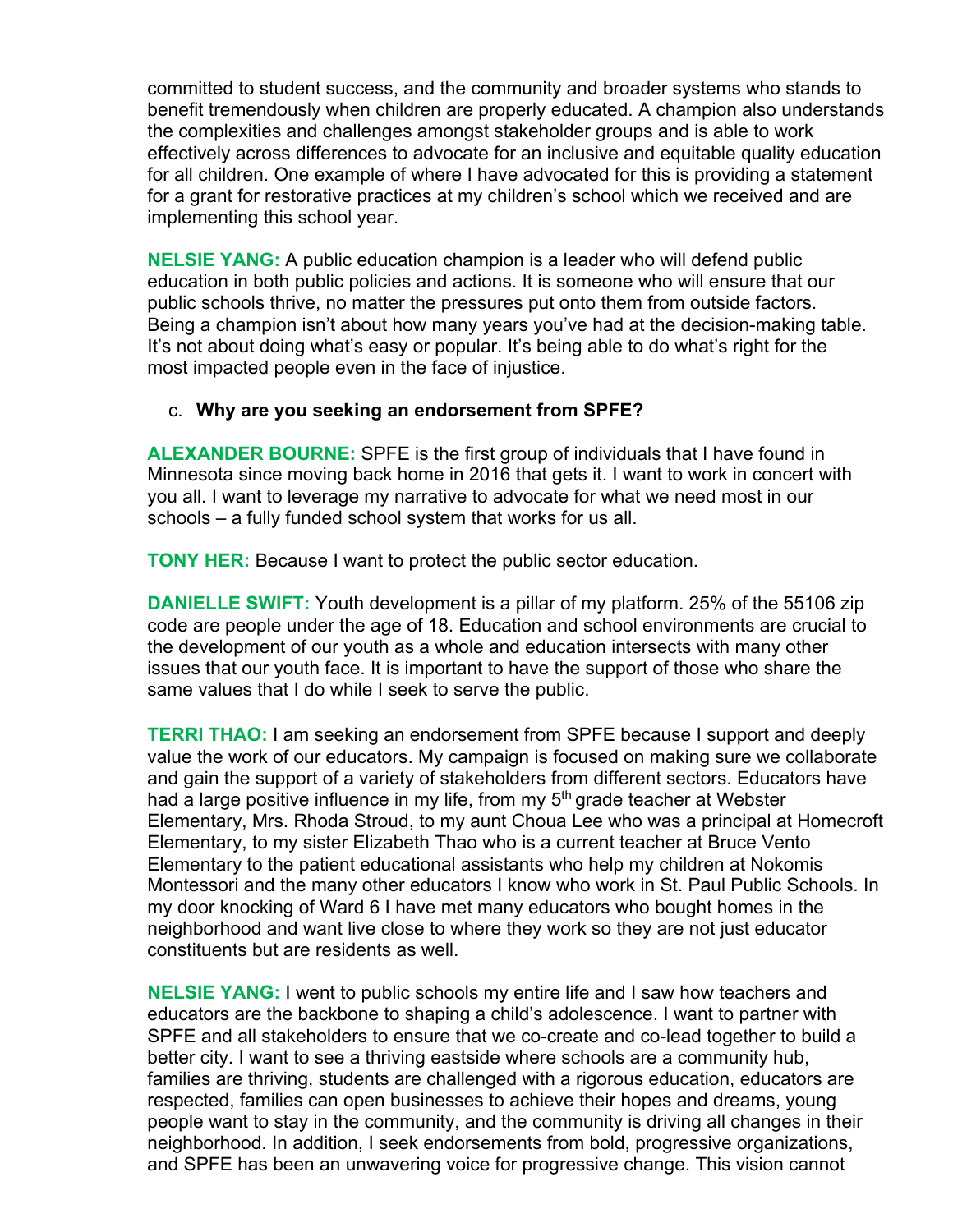be possible without our educators and labor unions which is why I am seeking SPFE's endorsement.

### d. **How do you envision working in partnership with SPFE? What does that look like when we disagree?**

**ALEXANDER BOURNE:** I want to work in concert with you all. I want to leverage my narrative to advocate for what we need most in our schools – a fully funded school system that works for us all. When we disagree, I want everyone to understand why those disagreements exist and identify ways that we can work in concert to move towards a measurable solution together.

**TONY HER:** I will try my best to work and partnership with Saint Paul Federation Education even if I disagree with them.

**DANIELLE SWIFT:** I envision building relationships throughout SPFE and with members of the school board in order to create the foundation that it takes to build and co-create. Setting goals together will help us center our actions. If the time occurs when we disagree knowing we are trying to accomplish the same end result we will be able to work through disagreements to reach our ultimate goals.

**TERRI THAO:** I envision working in partnership with SPFE by first learning and then communicating frequently. I know we learn best when there is tension and disagreements; I will work hard to find common ground, listen to solve problems, leverage resources/connections and collaborate on issues that are important to me and SPFE. When we disagree, I would expect us to be honest about our motivations and challenges.

**NELSIE YANG:** I want a collaborative partnership where all stakeholders are at the decision making table. We all have stake in ensuring that we build the best city for all people to live in. There may be time of disagreement on how we get to our collective outcome desire. I am a person who seeks to learn and understand. In circumstances where we disagree, I will reach out to better understand perspectives that are different from mine. The best solutions are solutions with everyone's input.

3. Over the past year, educators across the country have gone on strike. Just one year ago, SPFE narrowly avoided a strike by reaching a last-minute contract with the district.

### a. **What have you learned from the Red for Ed Movement?**

**ALEXANDER BOURNE:** Fight for everything or succeed at nothing

**TONY HER:** Our Saint Paul public school we have very good unions teams and our unions are working very hard to get our teachers contract before they strike so I'm proud on them.

**DANIELLE SWIFT:** I have been reminded that being organized and having a unified voice truly makes a difference. As a collective we can accomplish things that may not have happened otherwise. I also learned that here in Saint Paul we have strong teachers and advocates who are fighting for our students and a school board who can be moved to make decisions that benefit our teachers and students.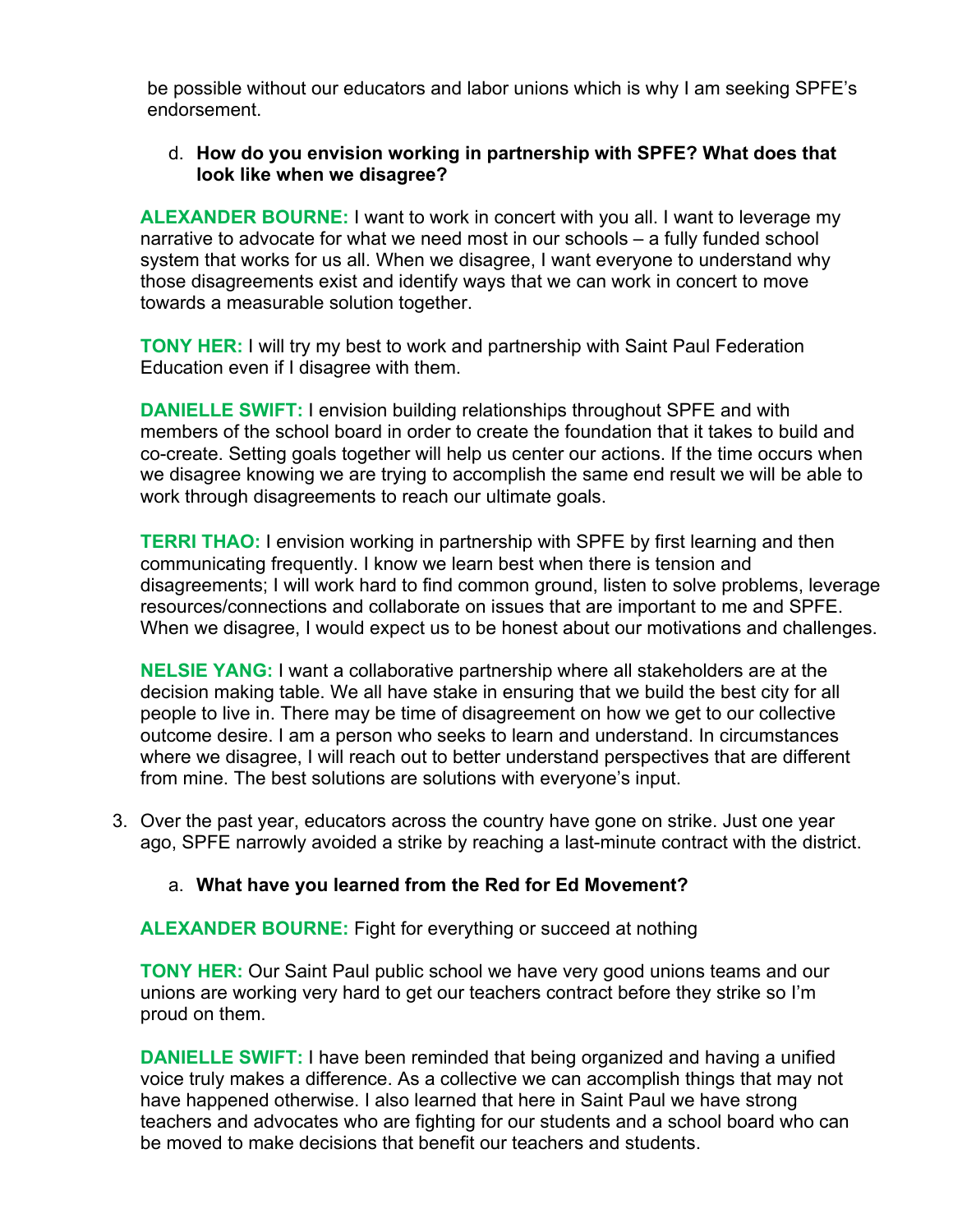**TERRI THAO:** To me the movement elevated a different way for educators to use their voice and position to call attention to not just their needs as employees but also leverage the wins for their students of smaller class sizes and updated materials. I think there was a general perception that educators would always accept the budget cuts and worsening conditions and Red for Ed's movement across different states demonstrated that they should not be taken for granted.

**NELSIE YANG:** We have an education crisis in America. Our states and electeds are not upholding their responsibilities to fully fund high quality education. This is why teachers need to take into the streets the fight for education and to raise awareness of this crisis.

b. **UTLA (United Teachers of Los Angeles) recently ended their strike. In addition to much-needed pay increases, the challenges facing their students are similar to the students of SPPS. How can you use your position to support educators, parents and students in addressing these concerns?**

**ALEXANDER BOURNE:** I have never been intimately involved in a protest of that magnitude. As of now, I would depend on the expertise within SPFE to help guide me in ensuring that we are taking the proper steps to reach our goals.

**TONY HER:** If I get elect to be ward 6 city council for the city of Saint Paul I will come up with a strategy plan to help our educators, parents and students to agree with each others.

**DANIELLE SWIFT:** I can use my position to be an advocate for the students of Saint Paul Public Schools as well as an advocate for those who teach and care for our students everyday. Building relationships is key to building strong coalitions to create the greatest environment for our students and teachers to thrive in.

**TERRI THAO:** As a city council member, I would continue to articulate the value of what a quality education system has for our workforce and for our neighborhoods. I work to encourage dialogue and even facilitate conversations about our concerns.

**NELSIE YANG:** I am not waiting to be in office to address concerns that need fixing now. As a community organizer, I've marched alongside SPFE to fight for corporate accountability because for far too long, our leaders have allowed for corporations to take away resources from public education. I've built relationships with electeds and put pressure to hold them accountable to make the right decisions that puts people and families first. I will continue to be the bold voice for the people in city hall. I will continue to partner with our educators to hold our school district accountable to make decisions that prioritizes students. I will advocate alongside educators to ensure our schools have services for students, small class sizes, mental health services for staff and students, healthy and safe learning environments for all, and for dignity and respect for our teachers.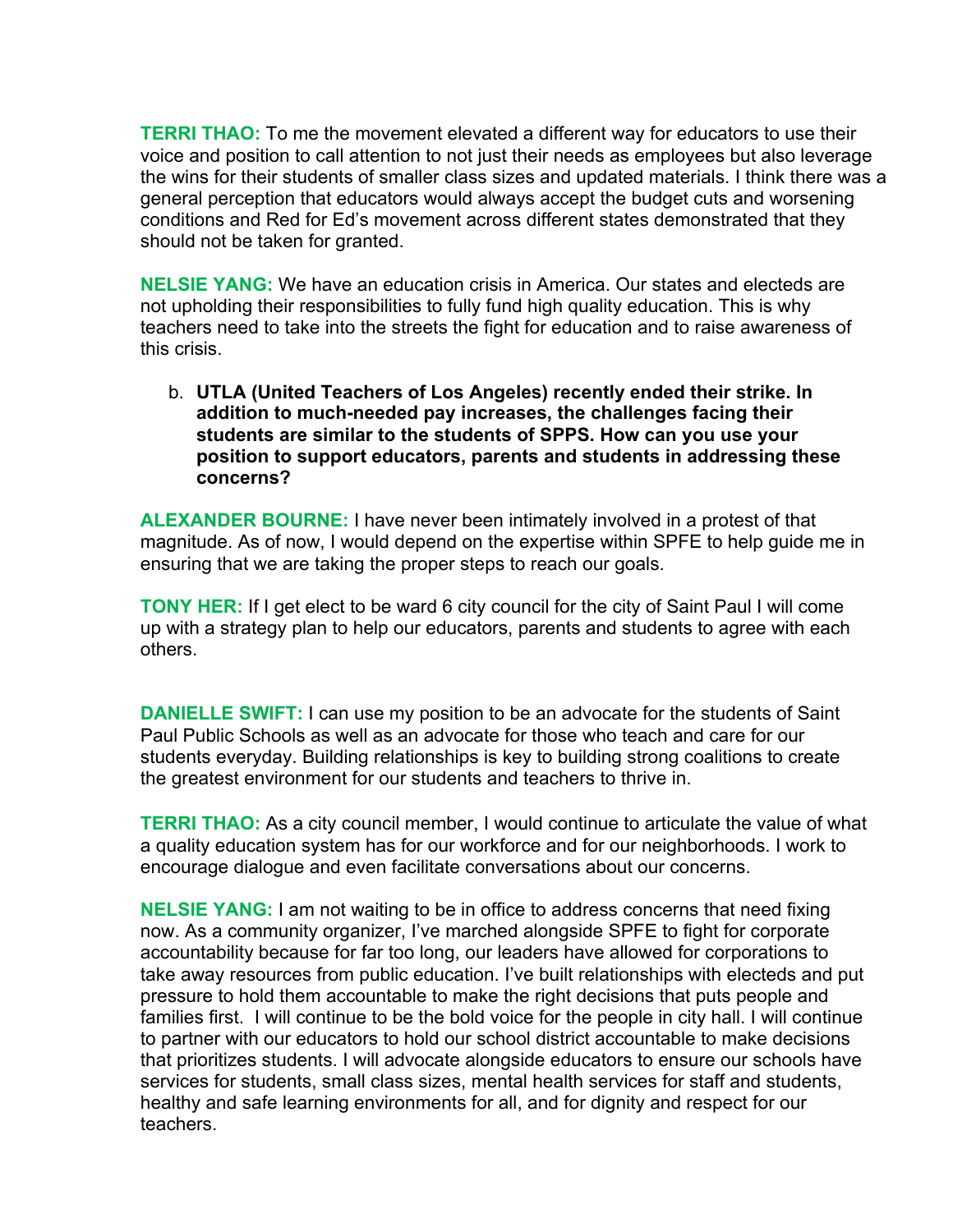4. Saint Paul Public Schools (SPPS) has a diverse student population, with over 75% of students identifying as People of Color. Parents and educators agree that in order for students to be successful, we must have culturally competent curricula and educators that reflect the diversity of our city. At the same time, data shows that our city and our schools are becoming more segregated.

### a. **Segregation and poverty are harmful to all of us, especially our students and their families. How will you work to integrate our city and our schools?**

**ALEXANDER BOURNE:** I strongly believe that I can bring a perspective that is missing to the SPFE table, as I have lived in the conditions that SPFE has dedicated itself to changing. I grew up in special ed programming K-11 so I was segregated. I was marginalized in the space of opportunity and I am dedicated to changing these conditions to get the results that this city so desperately needs. It starts by providing a set of ears for the community to speak to and fully funding our schools so that we can prevent today's students from experiencing my yesterday's experience. Let's do this!

**TONY HER:** I will help and support to fight for desegregation school because segregation is very racism system school so it very harmful for our children because education should be equal opportunity for every child in this country.

**DANIELLE SWIFT:** I believe that housing is directly connected to school enrollment. I will be mindful of all intersections that play a role into what makes up a healthy community which directly correlates to what we see happen in schools. By considering what keeps people in their homes and how we can keep people housed in a healthy environment we will stop people from being displaced and segregated based on what you can afford and where you feel comfortable and safe.

**TERRI THAO:** First, we need to acknowledge that the geographic boundaries that created our current systems of neighborhoods and place were based on racial bias. We also need to acknowledge that poverty is not by choice but again, based on historic and current policies that prevent families from economic advancement. I will work to integrate our city and our schools by acknowledging the interrelated relationship we have and mutual goals of ensuring success for students and our communities. We also need to have hard conversations on why people do not want to integrate and address explicit and implicit biases in concrete ways.

**NELSIE YANG:** Segregation is harmful and impacts both our schools and our entire city. For many of my neighbors, they are living in a tale of two cities in Saint Paul. In our city, there are many different realities where there are neighborhoods who are thriving, neighborhoods who are the working poor, families are struggling to make ends meet, young people are graduating college and not able to pay rent, and currently, where you live determines the type of education your kids may receive. This is the experience of of many of our eastside families whom I've met at the doors. I will work with all stakeholders of our city and school district to study to better fully understand the situation and develop community solutions to dismantle systems of oppression that prevents families for progressing.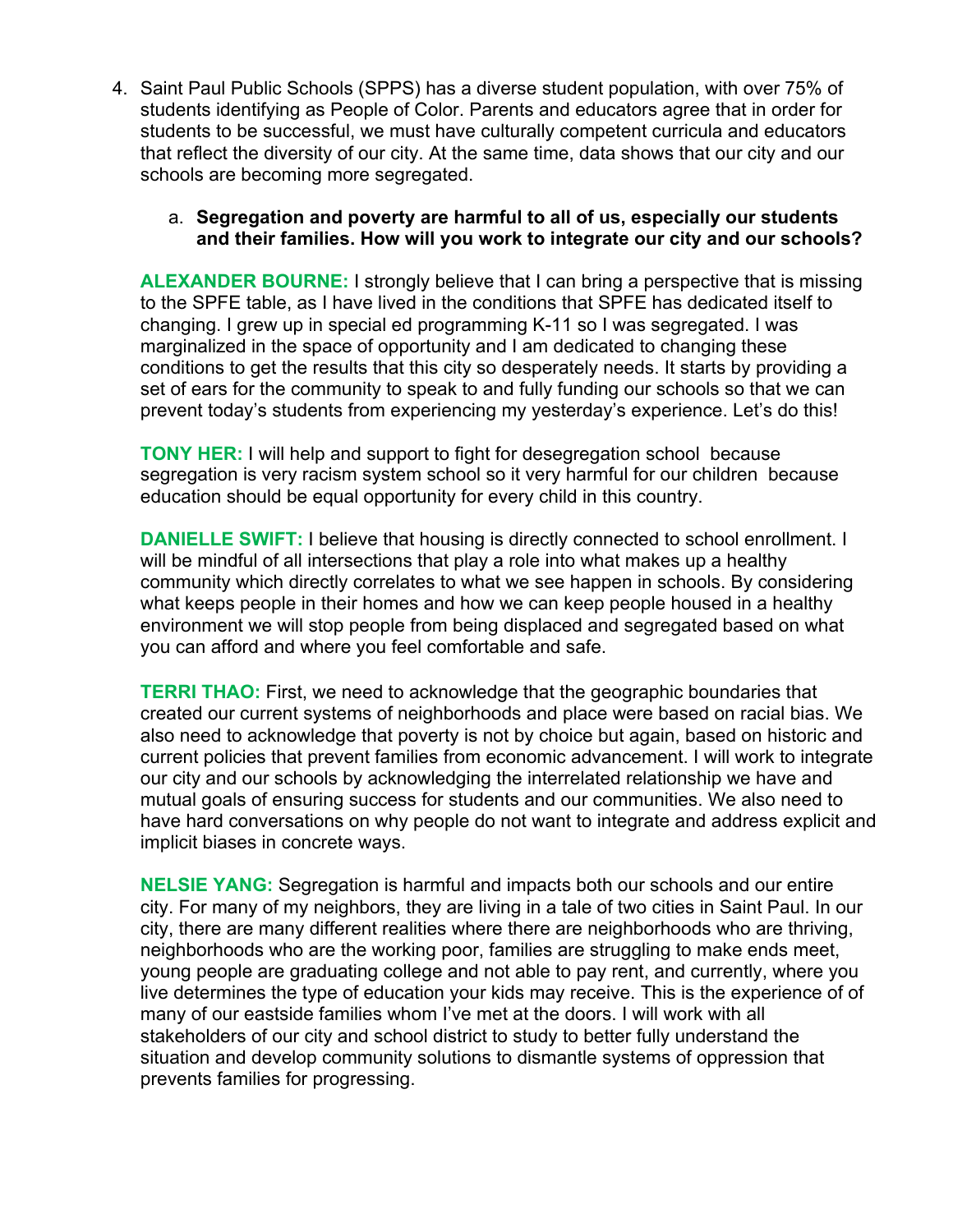5. Research shows the importance of stimulation starting at birth. We know students are more successful in school when they have access to high-quality early childhood education. All students should have access to these programs, whether through our public school systems or accredited independent providers.

# a. **How will you partner with SPFE to ensure all families have access to quality Pre-K and early learning programs in our city?**

**ALEXANDER BOURNE:** I have been an advocate for Early Childhood since I first asked my myself if I wanted to be a product of my environment or if I wanted to be a product to my environment. I ultimately chose the latter. I will first start by figuring out what resources are available, identify loopholes and work in concert with SPFE to move towards measurable solutions that fills those gaps.

**TONY HER:** Yes, I will work and partner with SPFE to make sure all families have access to quality Pre-k and early learning programs in our city.

**DANIELLE SWIFT:** I will look at the group of children whose families are not under the income requirements to send their child to Headstart but also do not make enough income to send their child to a montessori school. This was my experience. My children were not able to receive early childhood education. Education should be available to every child and not excluded based on technicalities.

**TERRI THAO:** The key to any successful partnership is communicating our goals and intent to each other to identify shared goals and outcomes. A city council member can certainly use their communication vehicles to share the value of attending these programs and share where early learning and quality Pre-K programs are located. I would want to make sure that these programs are located in areas along bus or transit lines or within walking distance.

**NELSIE YANG:** I believe in shared power where we work in collaborative partnership with all stakeholders. The only path to a comprehensive solution is where all stakeholders from across our city come together for community based solutions. I will ensure SPFE is at the table to continue to co-create programs and services for our youngest learners.

b. **New research shows that many Minnesotans live in childcare deserts, without adequate access to childcare options for their children. How will you use your role to provide additional options early learning options for parents?**

**ALEXANDER BOURNE** If you view the "priorities" tab on my website www.AlexanderJBourne.com, you will see that we are fighting to make sure that every child under the age of 5 receives complimentary childcare until every child under the age of 5 receives free pre-school. Will you join us in this fight?

**TONY HER:** I support with early childhood education that is better than childcare education.

**DANIELLE SWIFT:** We should consider the creativity of the parents who are already making it work. For example providing funding for families and neighbors who rely on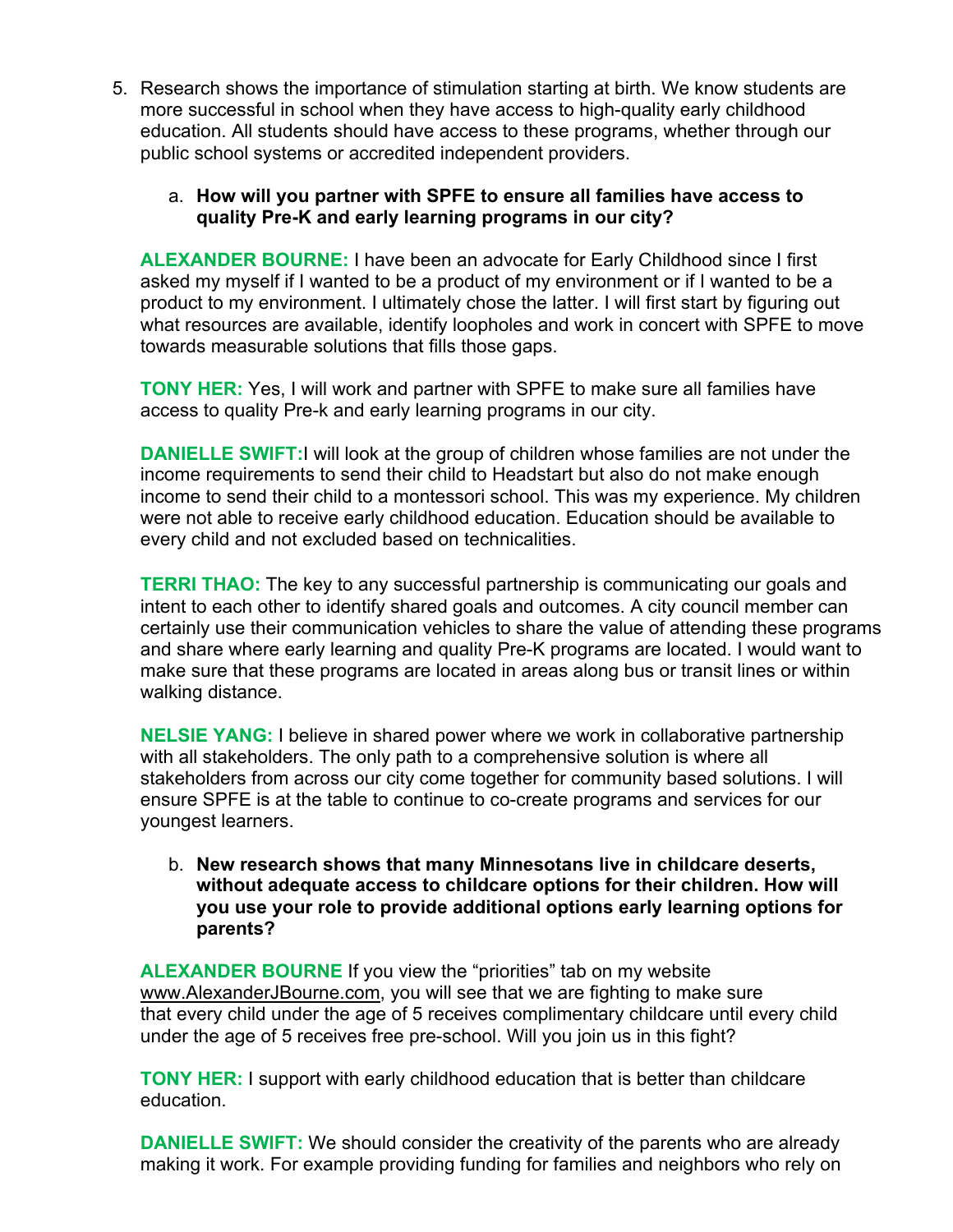each other to provide and receive child care and offer resources and funding for them and looking at providing childcare for 2nd and 3rd shifts.

**TERRI THAO:** First, I would review current city rules to ensure that zoning rules allow for childcare businesses to operate across the city. I would be open to having city facilities such as recreation centers and libraries serve as continued or additional areas for early learning options.

**NELSIE YANG:** I am about creating access and opportunities. We know the eastside and the poorest areas of our city tend to be deserts of all basic services: grocery store options, child care providers, good school options, high quality playgrounds and parks, and much more. I will work to support initiatives to bring high quality child care to Ward 6. I will work with current child care providers, SPFE, and SPPS to assess to understand how we can improve and expand current services. I will also work with future childcare providers to develop high quality childcare services on the eastside. Families need to have high quality childcare providers in their neighborhood and should not have to drive across town for this basic human right service.

- 6. The current federal Secretary of Education is well-known for her support of "disrupting" public education through "school choice" in the form of online learning, charter schools, and vouchers.
	- a. **What is your understanding of how education reform policies impact public education?**

**ALEXANDER BOURNE:** Without adequate education, our government is exemplifying nothing less than misrepresentation."

**TONY HER:** My understanding reform policies always impact public school because funding and standard.

**DANIELLE SWIFT:** Education reform is what creates the "norm". It is extremely important. It is what matters to the experience of black and brown youth to receiving equitable education.

**TERRI THAO:** One education reform policy I am aware of has been creating teacher evaluation system that uses test scores as a key indicator of teacher performance. This is problematic because most people are aware of the biases in testing itself and using this as a key indicator does not acknowledge all the growth a student does make in an academic year. In a public education system where they have to accept all students, this is hard to expect of educators.

**NELSIE YANG:** Modern education reforms are backed by big money whose interest is not about thriving families and communities for all. Instead, their efforts are to divide communities and ensure we continue to have an education gap, especially between the richest and poorest, and between white students and indigenous and students of color. It's clear and simple that education reform initiatives aim to dismantle public education America and divest public funding towards other educational programs.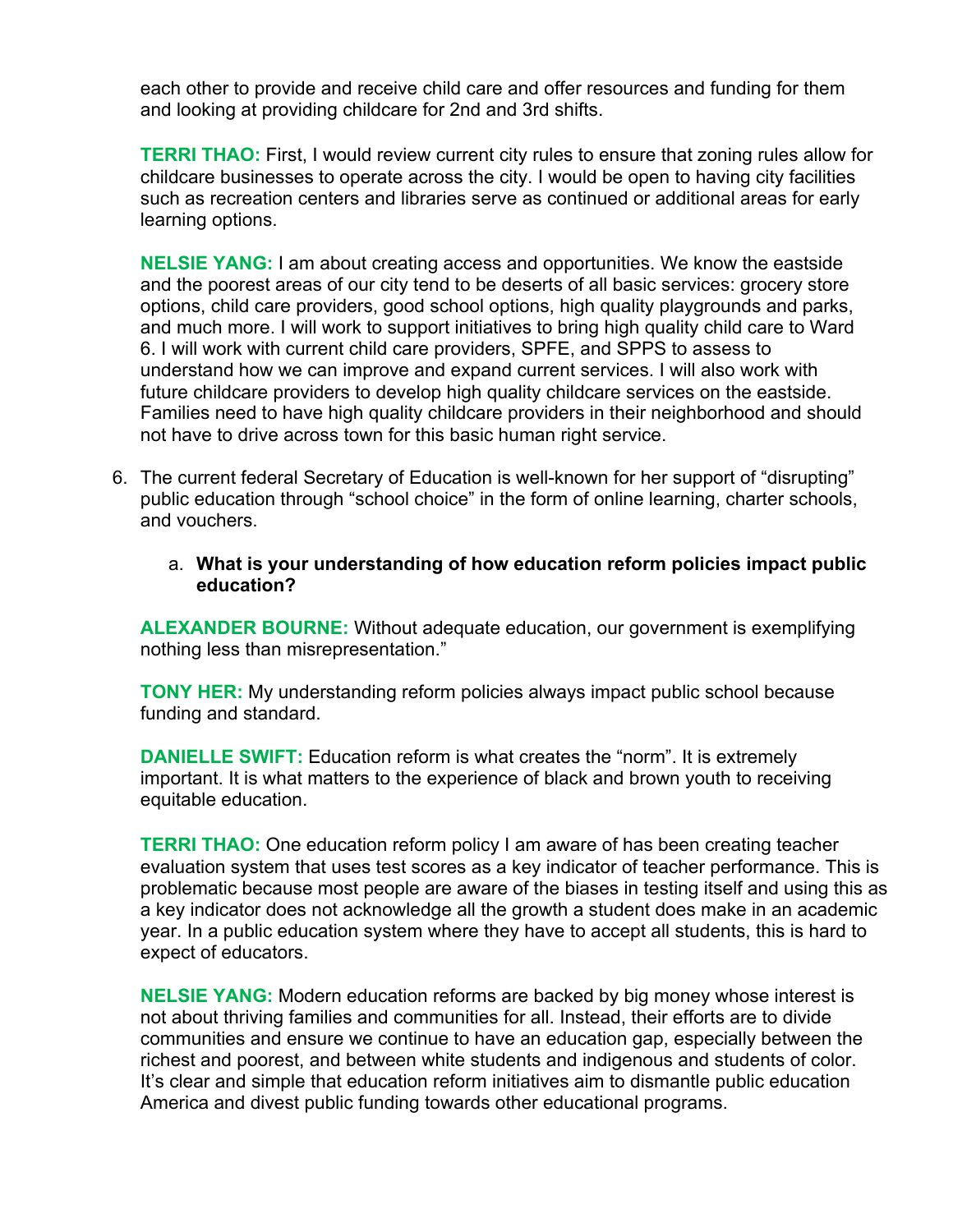### b. **What is your understanding of how charter schools differ from local public schools?**

**ALEXANDER BOURNE:** This question calls for a deeper conversation but in short, Charter schools are public schools but are independent of school districts through contracts with state or local boards – that's a problem! Charter schools are said to be open to all children (which they are not), do not require entrance exams (which some do), should not charge tuition (but do), and must participate in state testing and federal accountability programs. Each school creates their own "charter" which is a set of rules and performance standards that they are held accountable to. Whereas, public schools are mandated to adhere to education policies outlined by state and federal guidelines. They are governed by the school district, which is run by a fundamentally flawed democratic process that community elects school board members

**TONY HER:** The different between Charter school and charter school charter school have their own discipline rules and can't share fund with property tax district funding.

**DANIELLE SWIFT** To my understanding charter schools are interest specific schools which unlike public schools are not open to everyone. They are responsible for setting guidelines which may differ from the district. They threaten the funding to public schools.

**TERRI THAO:** Charter schools have a sponsor and do not have to comply with local school districts but instead have to meet their "charter". They also have less requirements to state regulations such as hiring educators who do not yet have their license but are working towards accreditation and selecting their own curriculum for their schools.

**NELSIE YANG:** With the inception of school choice, charter schools became an option for families to enroll their students outside of private and traditional public schools. Charter schools receive the same fundings that public schools receive per pupil, but they lack the public oversight that public schools are held accountable with. Public school boards are elected by residents of the district to govern the school district. Whereas charter school boards are not publicly elected. Therefore, charter schools lack oversight of progress and accountability by the public.

c. **Will you support a moratorium on new charter schools and charter school expansions so that a comprehensive study can be done on the impact of charters schools in our communities (including segregation, tax base, land use, and neighborhood impact)? Who would you partner with for this study? Who would you include as stakeholders?**

**ALEXANDER BOURNE:** Yes, but ONLY if the study is centralized around educators, students and parents.

**TONY HER:** Yes and no yes if the charter school that have successful academic but no if the charter school do not have successful academic.

**DANIELLE SWIFT:** Yes I support a moratorium on new charter schools. I would partner with SPFE, SPPS, Ramsey County, teachers, parents and students.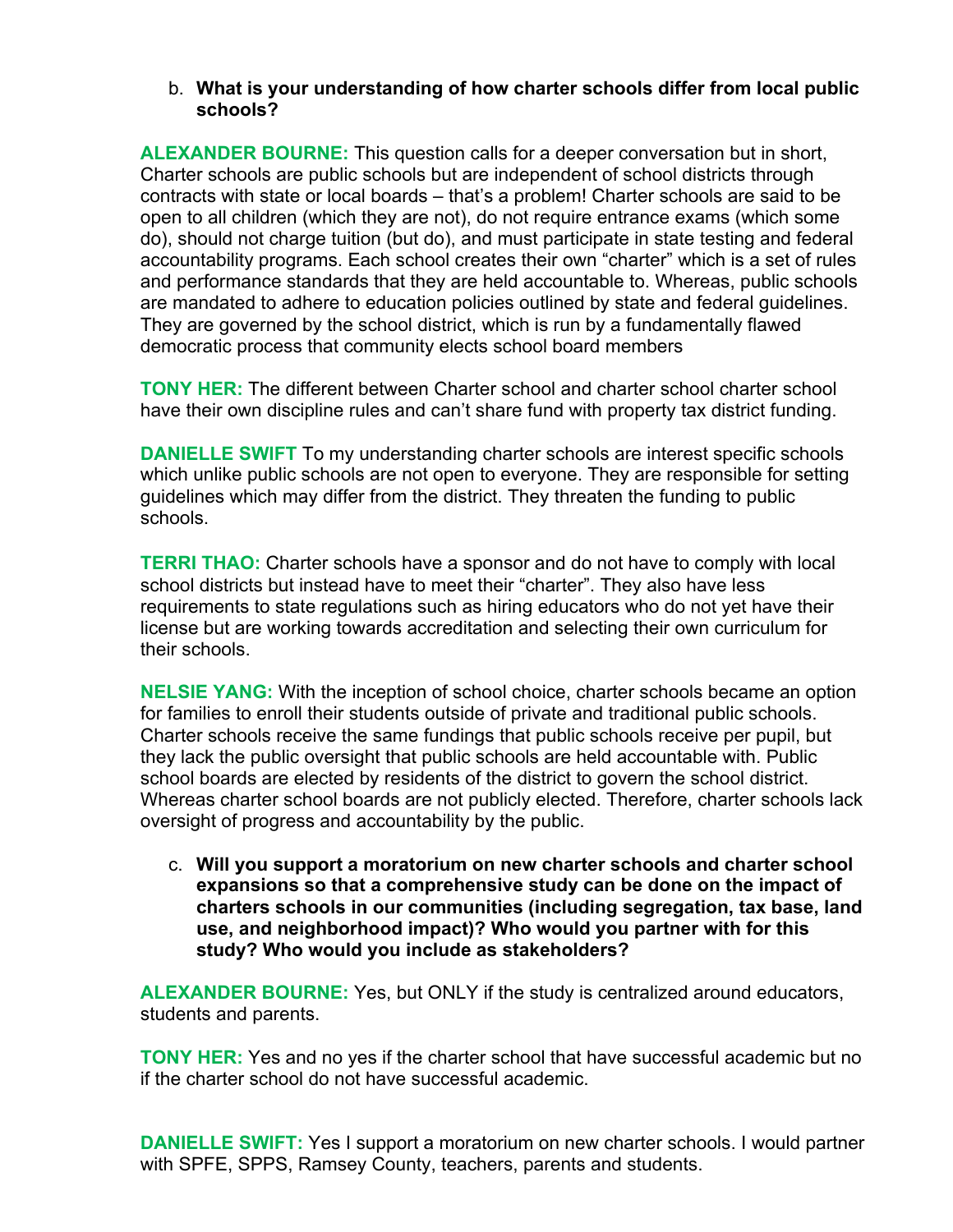**TERRI THAO:** I would be open to having a comprehensive study completed but I am not sure if a moratorium is needed for this to happen. For this study, I would partner with a local university to conduct the study and include as stakeholders: parents of children who attend either type of school, educators and SPFE union members and leadership, small business owners, larger business entities, local residents, and representatives from the local school district and charter school association.

**NELSIE YANG:** I will support comprehensive studies to better understand the impacts of charter schools within our city limits. Although the city does not approve charter school petitions, we do have input on businesses who want to operate within our city limits. This is why I am in favor of a moratorium until a comprehensive study is complete.

The study should include a diverse and inclusive team of people who work in education, people from various government entities, community members and leaders, city officials, businesses, labor partners, charter schools leadership, the department of education, families and students, and all those who have stake in education outcomes of all kids in Saint Paul.

- 7. SPPS and the City of Saint Paul presently do business with institutions that engage in practices that destabilize our community through predatory lending practices, investing in private prisons, and corporate tax avoidance. These practices have led to economic injustice and racial discrimination in our city.
	- a. **How will you use your role to make sure that the largest corporations in Saint Paul pay their fair share?**

**ALEXANDER BOURNE:** Because I have been a victim of these flawed practices, I feel I can leverage my narrative to in a push for Payments in lieu of taxes (PILOT). If a program like PILOT is not implemented, then the only people who will continue to suffer is property owners via rising tax rates and poor people via the slashing of funding. On my website, I state that "once elected, I will embrace and implement policies that appropriately reflects who we are as a community and abolish those that do not." I mean that wholeheartedly.

**TONY HER:** Candidate should propose ordinate to enforce the largest corporation to pay their fair share for public education.

**DANIELLE SWIFT:** I will use my role to speak truth to power and demand that big corporations pay their fair share. I will always center our youth and teachers in decision making at City Hall rather than thinking of the best ways to make money.

**TERRI THAO:** I would continue to elevate the role and overall benefit that the public education system provides for these employers. I would be open to sponsoring a study that actually tracks whether this is occurring.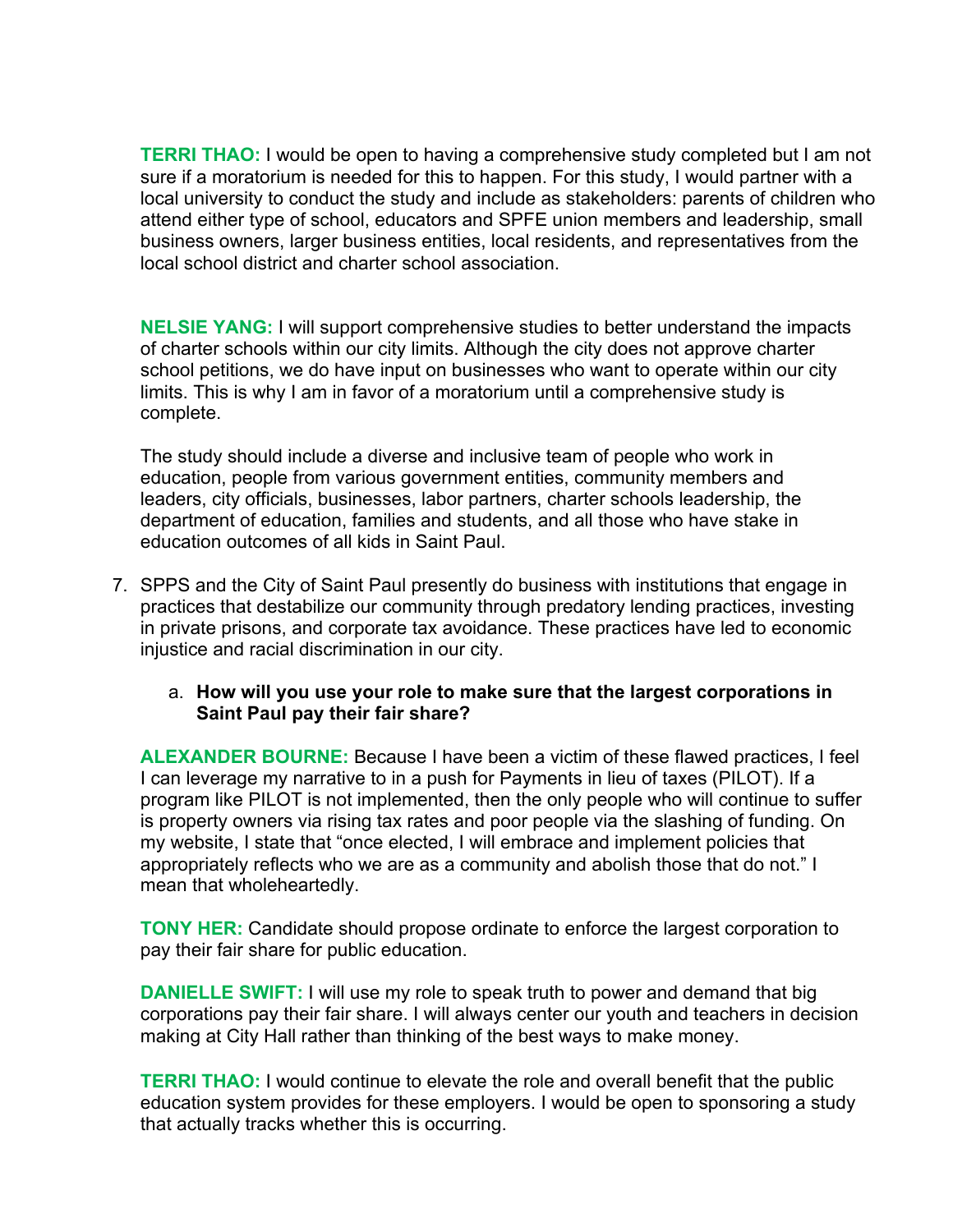**NELSIE YANG:** I believe that corporations and institutions who conduct business within our city limits and benefit from it should pay their fair share to invest back in our community. For too long large corporations and institutions have been exempted from contributing to their share of our city. Through these exemptions, dollars that should've been invested to build a thriving city are stripped from families who are now the major contributors to fund our city needs. I am a strong proponent of creating access and opportunities for businesses to set their roots in Saint Paul, but they must be good neighbors who contributes to support our families and city. I will work alongside the community and SPFE to build a better Saint Paul where everyone has stake in our city and equitably contributes to improving it.

b. **Predatory lending practices increase foreclosure rates, destabilizing families. Will you join with SPFE in calling on banks to refrain from foreclosing on homes of school age students during the school year? What steps will you take to separate the city of Saint Paul from institutions that participate in predatory lending?**

**ALEXANDER BOURNE:** Yes, I will. I do not know exactly what that process looks like right now but knows the importance of modifying and reshaping what that relationship looks like.

**TONY HER:** Yes, candidate and the city should join SPFE to participate in predatory lending.

**DANIELLE SWIFT:** We have to divest from those institutions that are not invested in the educations and futures of our youth. We need someone who is going to be unapologetic about putting people over profits.

**TERRI THAO:** Yes, I would ask banks to not foreclose on families. I am committed to housing options to prevent disruption in the lives of families and education for students. The steps I would take to separate the city from predatory lending institutions would be: 1) review the current banking business relationship the city has and if needed issue a new RFP for financial services (this was done in Minneapolis a few years ago); 2) continue to regulate alternative financial establishments that strip wealth from being geographically located or concentrated in specific neighborhoods but I would continue the public to use institutions such as the East Side Financial Center (a project I worked on creating) to educate on credit and create better borrowers.

**NELSIE YANG:** I know what it feels like to have your dignity stripped away through home foreclosure due to predatory lending. As a child of political refugees from Laos, my parent's american dream was to raise a family outside of war zone, where they can provide a dream home for their children, put food on the table, afford a college education for all their children, and live a life that is broken from the shackles of poverty and war. However, in 2013, I saw my parents foreclosed their dream home due to predatory lending. Although my parents worked hard, they couldn't make ends meet and in a blink of an eye our home was taken away from us. Due to this experience, I never again want to see families go through this horrific situation that my family did. I believe that a home is a basic necessity and a basic human right that no one should have to live without. Count me in to work alongside SPFE to hold banks accountable to harmful practices. I will be a champion to halt foreclosures on homes with children under 18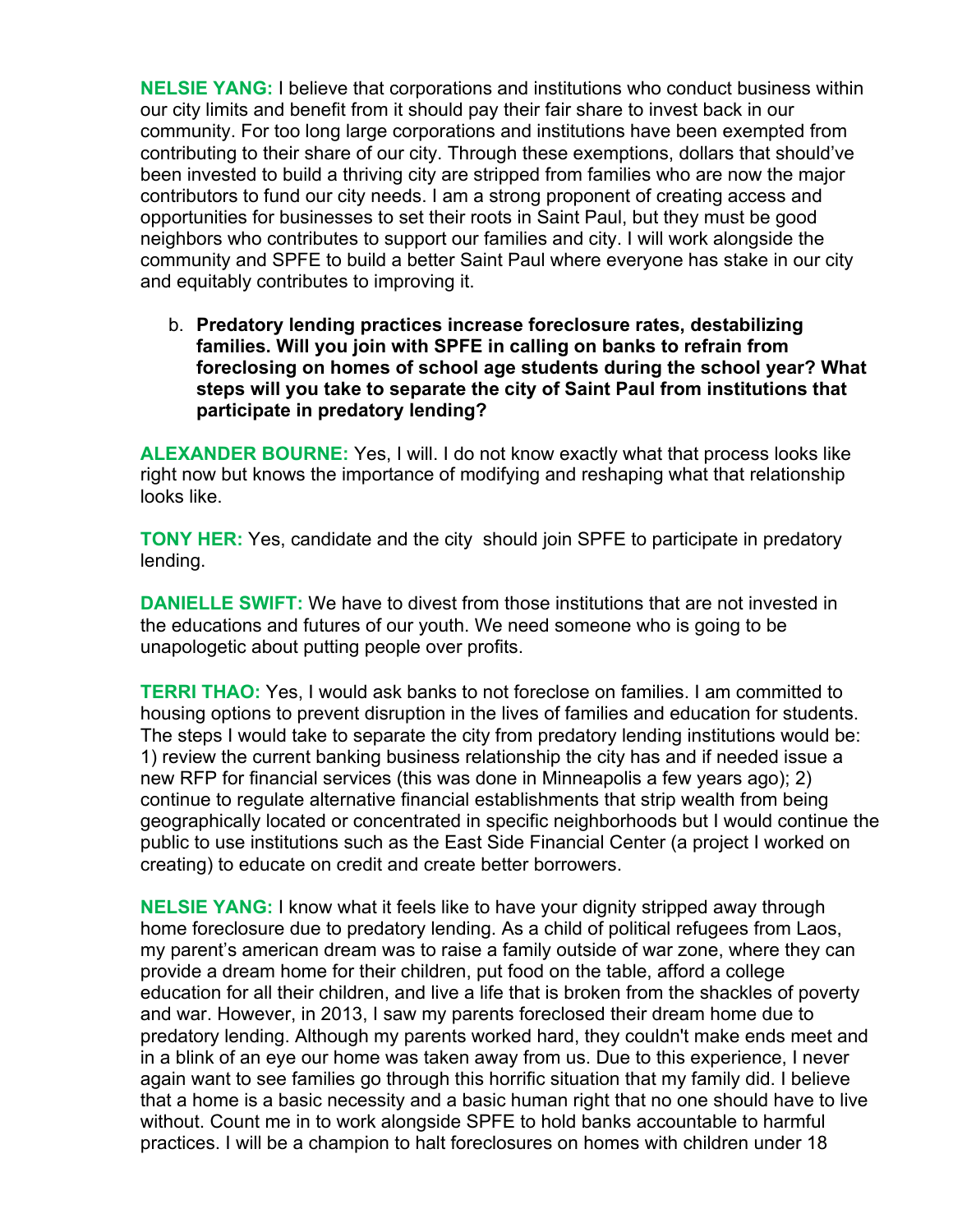years old, seniors, and our most vulnerable populations. I will also champion increasing affordable housing in Ward 6 so that families can live with dignity in our city.

Along with holding banks accountable, we need to hold our city accountable for its business practices. I will work with City Hall to assess different banking institutions for our city businesses. We should not conduct business with institutions who are causing harm that dismantles our communities and hurt families.

# c. **Will you commit to working with SPFE to seek the revenue we need to have racially equitable schools? What does this look like to you?**

**ALEXANDER BOURNE:** Yes, while I do not know exactly what that process looks like but one idea that we are exploring is rooftop gardens using hydroponics and aquaponics, beginning with buildings that the properties that the city already owns. This can not only serve as an additional revenue stream for the city but also address an array of social issues.

**TONY HER:** Candidate should not commit seek revenue for racially equitable school but for the school for everyone.

**DANIELLE SWIFT:** Absolutely. Building racially equitable schools to me looks like relationship building. Listening and learning about what our students are facing, what our teachers are facing and what their needs are. Once relationships are established trust can be built and within that we will be able to come up with solutions that benefit the youth who are most disenfranchised.

**TERRI THAO:** Yes. To me, this looks like doing some learning to understand the current definition and rationale for seeking this revenue. I would engage local residents, business owners and parents on what this would mean for financial impact. I would ask SPFE and these stakeholder groups to create accountability measures together and report back on them semiannually or annually.

**NELSIE YANG:** I am committed to support initiatives that will seek for schools to be fully funded and for funds to be allocated equitably to level the playing field for all our students.

Count me in to advocate alongside SPFE at City Hall, at the school district, out in the community doorknocking, phonebanking, and at the state legislature.

8. Traditionally the city of Saint Paul and SPPS have had an arms' length relationship. Each has their own budget, and sphere of influence. However, the actions a city takes impacts the daily lives of students and educators, and the desire to be near quality, local, public schools is often a primary factor in how families decide where to live.

# a. **How will you seek out educator and student voice in your decision-making process? What steps will you take to invite SPFE in as a stakeholder? How will you share information with SPFE, parents and students?**

**ALEX BOURNE:** Strategic partnerships is one of my key attributes. This is a relationship that I sincerely believe that I can strengthen with the support of SPFE. Without community, their will be no unity. Educators, parents and students but be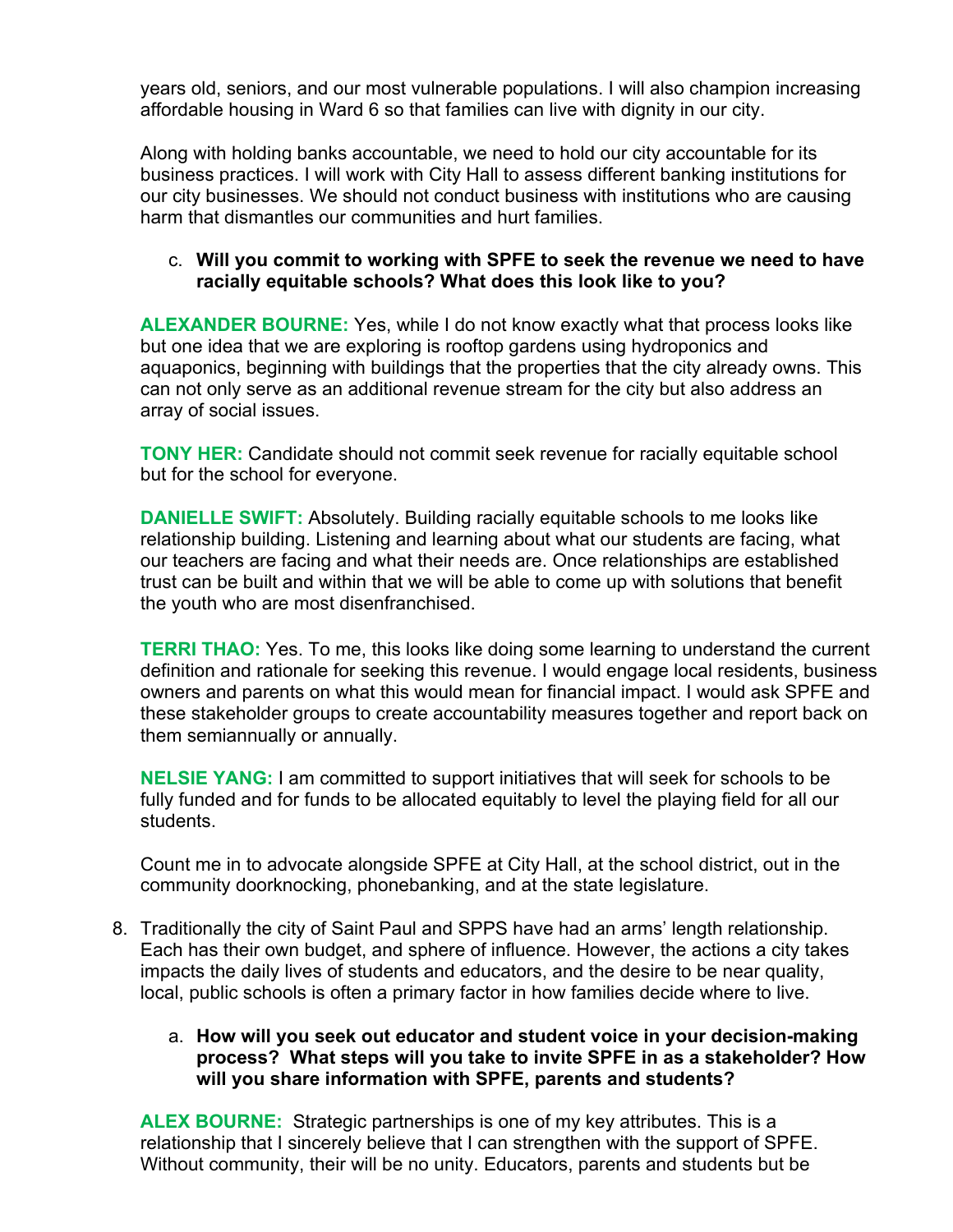included at every turn in every process. Anything less than that, is a flawed process. I believe we must distribute information in every language that we have a student speaking at home. This is including digital and print. We need to understand that mailings are ineffective because many parents rent their homes and the database that is used, many times go to the property owner and not the tenant so having a door knocking crew to personally engage with parents at home is something that is necessary. Yes, it can be costly, but certainly a huge step in the right direction when we talk equity and inclusivity

**TONY HER:** Candidate should support and work with SPFE, students and parents to share decision making.

**DANIELLE SWIFT:** I will be intentional about being out in the schools and in the community and not wait for issues to arise before making an attempt to build relationships. We live in the age of technology. I will be innovative on how we can use social and other forms of media to communicate with families. Also, we must be mindful of the diversity and languages and provide the proper translations.

**TERRI THAO:** One option is to literally send flyers home with students about upcoming city issues or introducing the work of the city and role of the city council member. I would hold town hall forums or community office hours at times convenient for parents or even coming to school events or utilizing social media to share information. Another option would be to include explicit criteria for city level policies on how various city proposed ordinances would impact the school system, educators and parents when making decisions. For SPFE I would continue to build relationships and do check ins with members and leadership on a regular basis.

**NELSIE YANG:** I am done with politics as it is where community has no input in the process and community is left out of the decision making table. I want to live in a community where I am co-creating and co-leading with community. Ward 6 is home to a diverse population, whether that's race, ability, gender, age, profession, and income. Many of our educators are residents of Ward 6. I plan to host community meetings regularly across Ward 6 to engage all of my neighbors. Social media is a platform that's utilized by many people, especially young people. I plan to meet people where they're at by using different communication tools in multilingual to reach out to people: email, social media, online forums, announcements at neighborhood councils, and traditional mail. I want to be added to SPFE's email list and be invited to attend SPFE meetings and events. I also want to meet regularly with SPFE leadership and its members to work to improve our city and education system. As a collaborator, I will be in close relationship with SPFE and invite you to be represented and be at the decision making table. I expect to be held accountable and will seek for support and understanding, in return I have the same expectation with SPFE.

b. **Where do you see opportunities for city and the school district to partner? How will you invite input from SPFE, parents and students on what those partnerships look like?**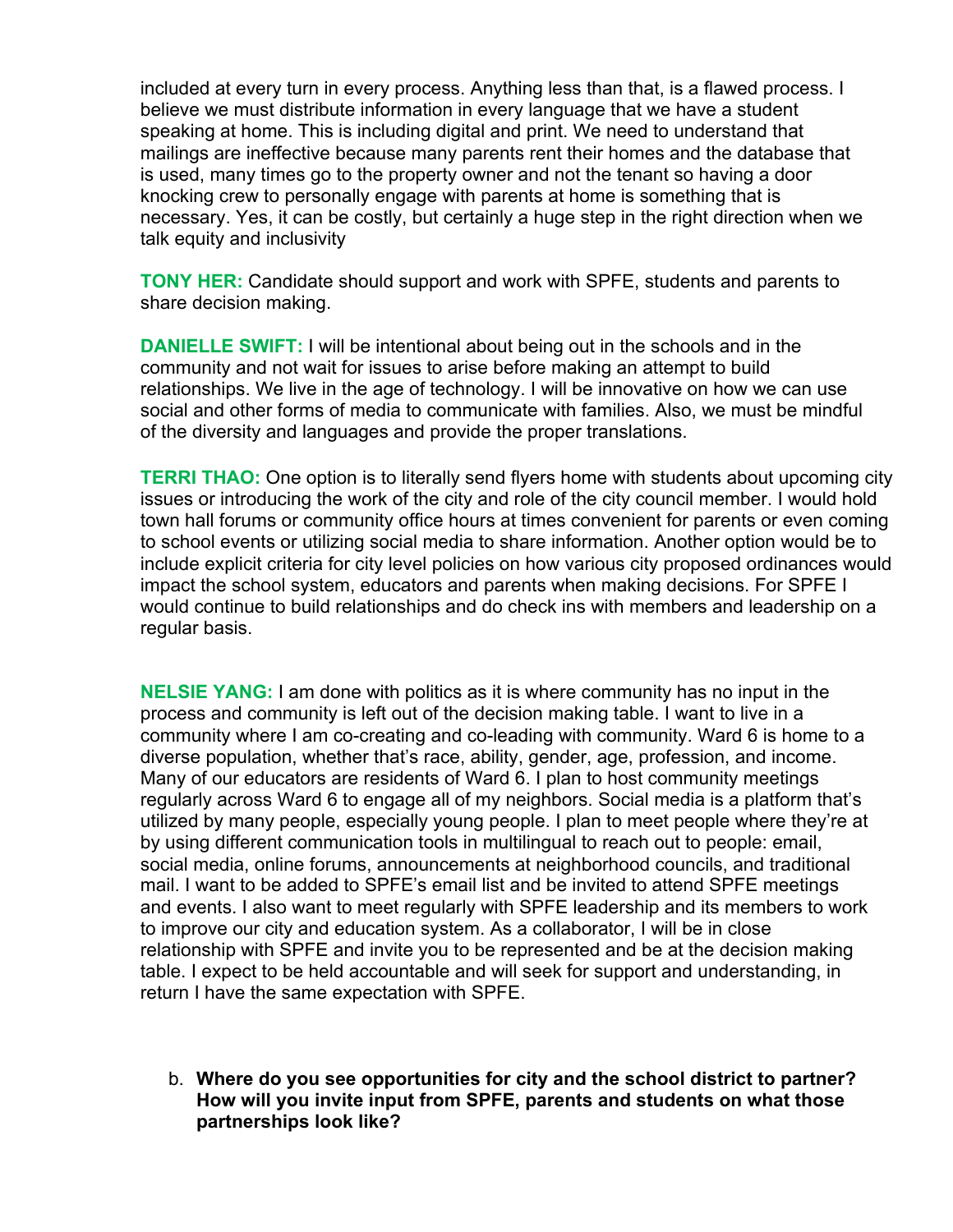**ALEX BOURNE:** We might have to look at streamlining this relationship by consolidating the City Council and School board. It's too many elected officials who can't share data with one another which is depleting resources that we better leverage to better serve our community. We have too many elected officials that are meeting too much about topics they have not experienced which is preventing us from getting the resources necessary for our students to truly thrive. I bring energy. I understand the urgency and have the bold mindset to tackle these challenges head-on to get results with your support.

**TONY HER:** In the city of Saint Paul the city council and the super attendant should work together to support SPFE, parents and students.

**DANIELLE SWIFT:** Having something such as a joint agreement that states exactly what we need to accomplish as a city for our youth guided by the expertise of SPFE. We have to stay in constant communication to keep from operating in silos. I will always be listening for the voices of SPFE because they are listening to the voices of the teachers and students.

**TERRI THAO:** I see the city and school district partnering on the issue of homeless families and housing overall. The district can easily notify city officials when families move or when a number of them are losing their housing due to increased rents (as in the case of the city of Richfield). The city can move quicker to addressing this issue when we have this information. Again, communication will be key to not just inviting input but maintaining relationships from SPFE, parents and students.

**NELSIE YANG:** It is vital that the city maintains a strong relationship with the school district since they both are entities that are interconnected and cannot operate without one another. There are many current initiatives that the city has with the school district that need to be sustained: youth programs, recreational programs, transportation, facility usage, etc. I am interested in exploring how we can reimagine our schools to be community hubs. I want all day, weekend recreation programs for youth and families that take place inside our schools. In addition, I believe that our city and schools can work in partnership to address homelessness. We know that the home dynamic impacts how our students show up in the classroom. The school district has as much stake in addressing homelessness as much as the city. I am a proactive leader who approaches stakeholders for input directly instead of waiting for them to approach me. Through the grassroots engagement listed in 8a, I will co-govern with SPFE, parents, and students to ensure we tackle systemic issues in our communities together.

9. In 2018, SPFE joined our institutional partners in calling for elected officials to engage in co-governance and people-centered democracy. As a practice, this means engaging with your partners in all areas of public work, a willingness to be held accountable to promises, and on-going, open communication.

### a. **What do the terms co-governance and people-centered democracy mean to you?**

**ALEX BOURNE:** co-governance means the St. Paul City Council and School Board working in concert for the betterment of our community.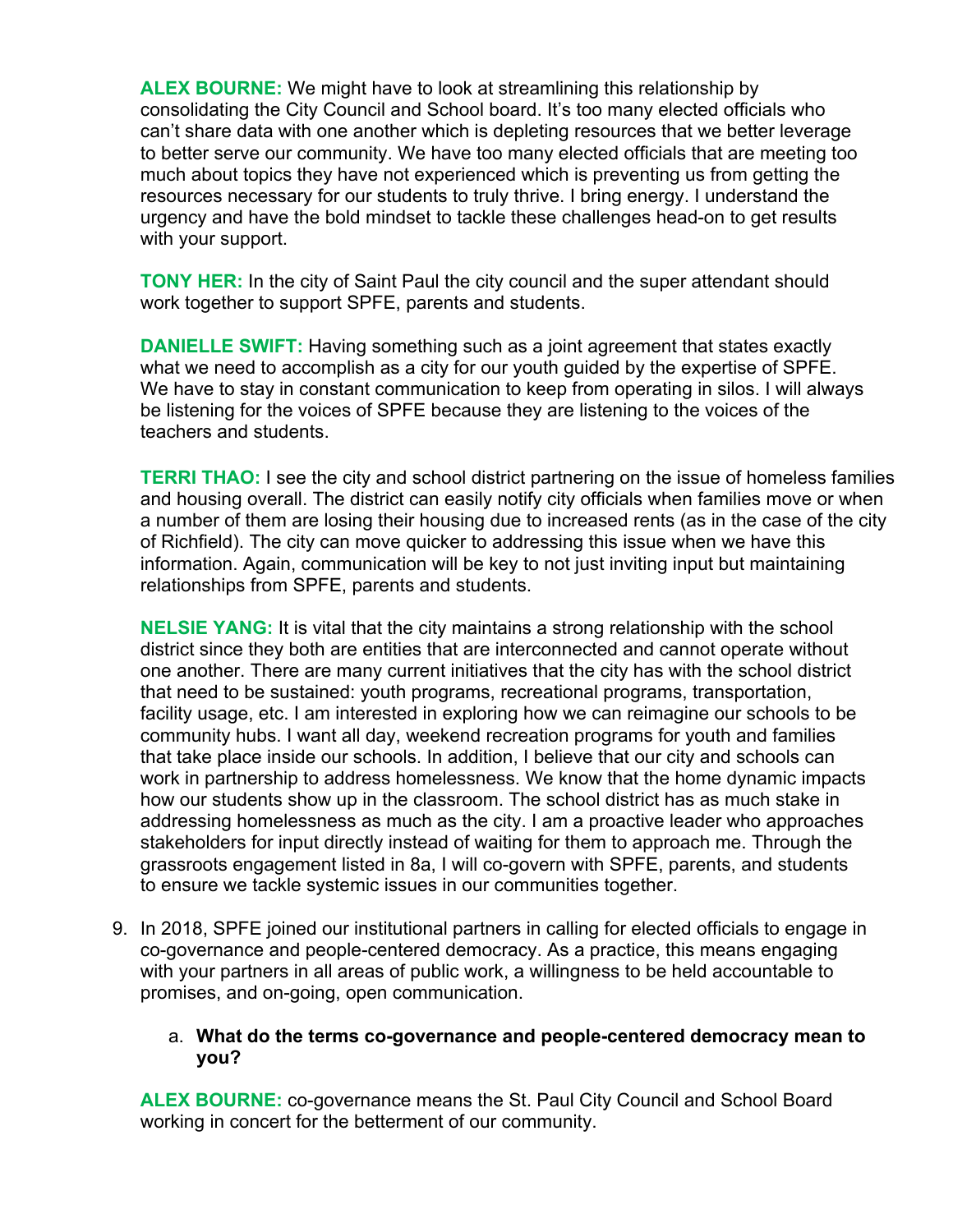**TONY HER:** If candidate get elect he or she must work for the people and let the people to make a decision.

**DANIELLE SWIFT:** This is the purpose of my running. To bring people back to the center of decision making at a city level. This is the what true democracy looks like.

**TERRI THAO:** Co-governance means leading together but to get there we need to have shared agreement on the definition and cause of the problem and co-create the solutions together too. A people-centered democracy means that all voices are included in both the process and the outcomes. My current position right now is training leaders of color and indigenous communities to be seated at decision making tables so this is not just an idea for me but an actual practice.

**NELSIE YANG:** Co-governance is being in deep relationship with stakeholders, inviting them to be a part of decision making table instead of status quo of power which is people making their own decision about communities. It is about consistent and regular communication with stakeholders instead of only going to them when it's needed to check off a box. We hold each other accountable to making sure that all voices are considered before making a decision at the decision-making table.

People centered democracy is about being in relationship with people in community across all identities. I am here to open doors for the community so that changes that are needed in the community can happen. I serve the people. I bring along people to find solutions. Sometimes I will need to be vulnerable and reach deep into communities who have been silenced from democracy to share their stories and bring them along too.

# b. **What groups and individuals will you look to for guidance?**

**ALEX BOURNE:** SPFE and its allies as wells as educators, parents and students

**TONY HER:** Candidate must work with everyone instead of one group or individual.

**DANIELLE SWIFT:** I will look first to the students. Children and youth are incredibly profound. In addition I will look to SPFE, teachers, EA's and our school board.

**TERRI THAO:** I would start with parent groups at schools, leaders of the various cultural groups such as the Hmong Parent Association at SPPS. I also have relationships with several non-profit grassroots organizations such as Voices for Racial Justice and Neighborhood House who have relationships with St. Paul Public Schools. I also have a personal network of other parents I would ask for guidance as well.

**NELSIE YANG:** I am not and do not seek to be the expert. I will seek guidance and knowledge from all groups of people, especially those who are relevant to the issue at hand.

They are, but not limited to the following:

Cultural community leaders, elders, indigenous communities, diverse communities, students, youth, parents, teachers, educators, labor unions, District Councils, different entities of government, electeds, organizations, businesses, and community members.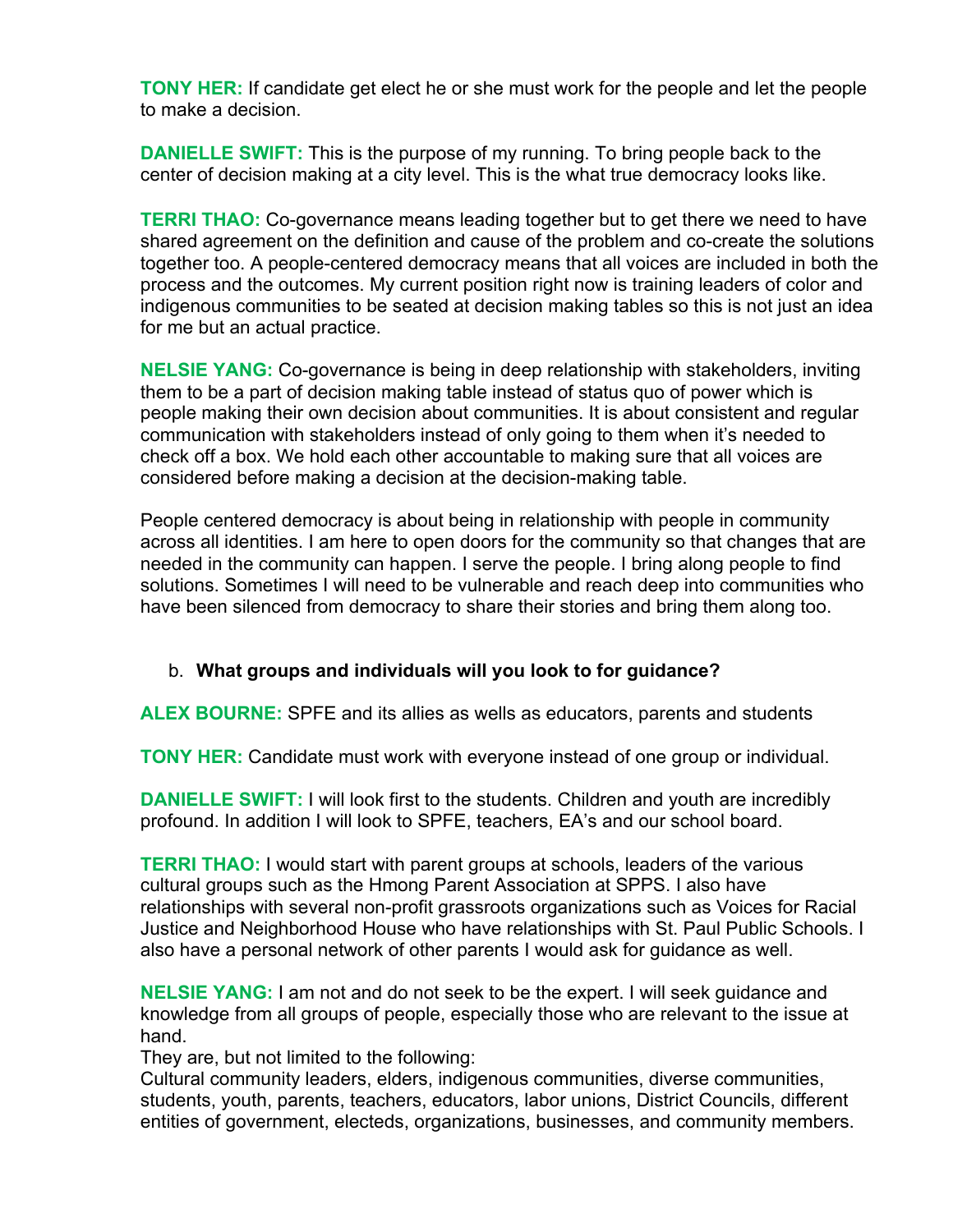### c. **What steps will you take to make sure decisions are made with communities, instead of for communities?**

**ALEX BOURNE:** I am 100% opposed to practices where government tells the community what is best for the community. I believe the community should tell the government what they need, and the government musters the resources to satisfactory address those needs.

**TONY HER:** Candidate must set up a public meeting and take the majority voice to help to make the decision.

**DANIELLE SWIFT:** I will lead the engagement process. We have to be intentionally inclusive. Meeting parents and families where they are at and not expecting them to always come to us. Knowing what we know about the challenges that many families face, we must create a path of little to no resistance when it comes to hearing from families.

**TERRI THAO:** Communication is key to this work. To ensure we are doing with and not for communities they foremost need to be at the table since they will often raise up problematic issues ahead of time. After this we need to make sure criteria for decision making is based on the benefit to various communities and evaluate decisions based on this agreed upon criteria. Finally, we need to ensure transparency in this process and communicate this to community as well.

**NELSIE YANG:** I want to see a thriving eastside where schools are a community hub, families are thriving, students are challenged with a rigorous education, educators are respected, families can open businesses to achieve their hopes and dreams, young people want to stay in the community, and the community is driving all changes in their neighborhood. This vision is only possible through co-governing. I am committed to continuous and regular communication with my constituents. Please refer to 9a about my values in co-governing.

### d. **How will you separate your accountability to the public good you're your personal feelings?**

**ALEX BOURNE:** The East Side deserves a representative who is from the community and who brings energy, urgency, and the bold mindset to tackle challenges head-on to get results. Once elected, I will embrace and implement policies that appropriately reflects who we are as a community and abolish those that do not.

Governing through an equitable and inner-generational lens that is aligned with the rights of our immigrants while promoting gender equity, racial justice, our youth, veterans, senior citizens and environment is what the East Side deserves. In short, my vision of Saint Paul is vibrant, inclusive and livable, a city that gives encourage people to reimagine possibilities!

**TONY HER:** Candidate should always put their service first and put their personal feeling away from their work.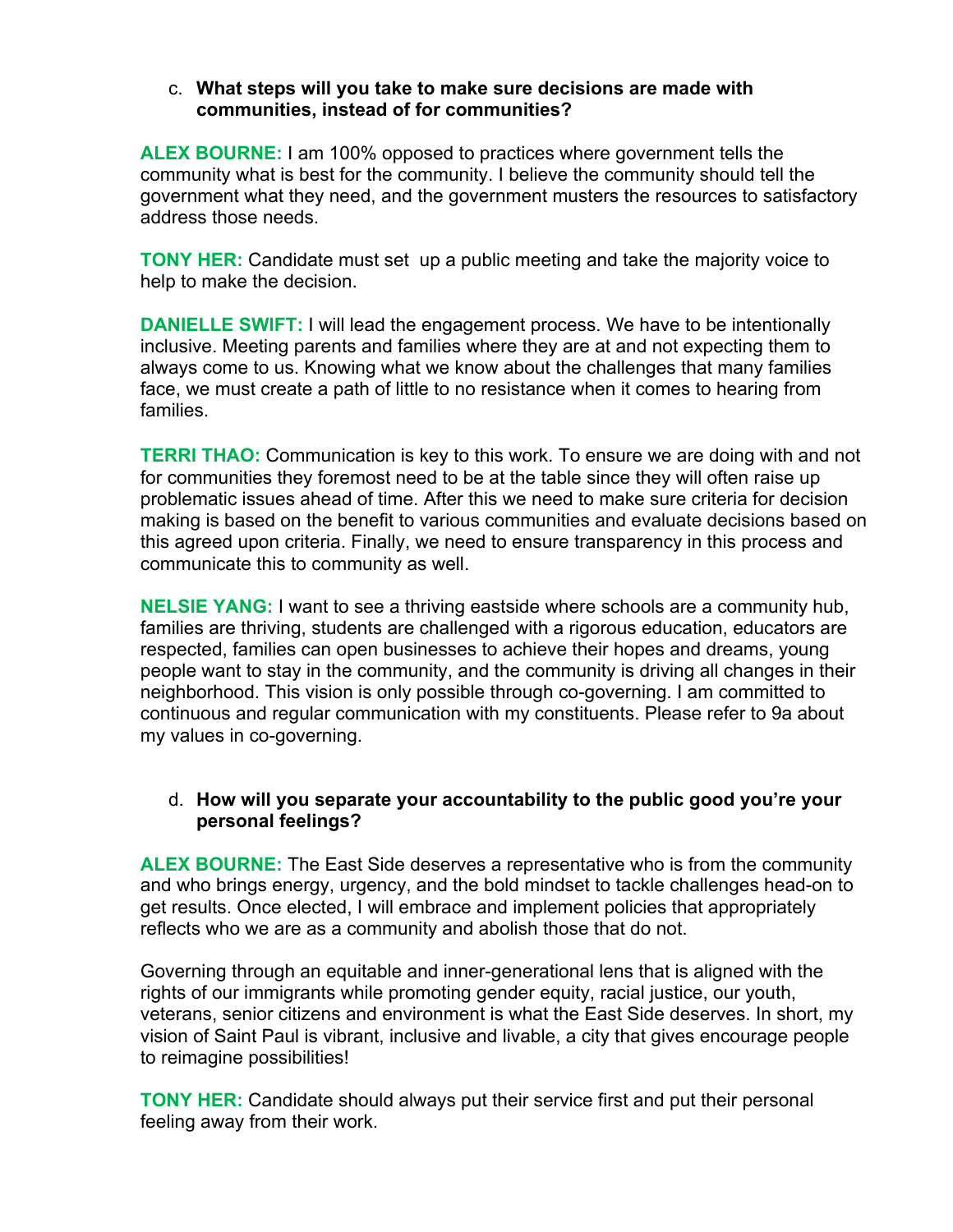**DANIELLE SWIFT:** Noone is perfect. It seems realistic that at times personal feelings create blind spots in the thought process. However, having strong, transparent relationships with community that is made up of teachers, educators, students and parents.

**TERRI THAO:** My commitment is to the public good and I am able to separate my personal feelings from the broader goals of equity that need to be accomplished. I have learned from working on these issues over the years that having personal feelings in this work of seeking justice is not necessarily a bad thing. If I am angry about an issue then I know I need to channel this into the larger structural changes that need to be made. By sharing our anger this helps spur collective action too.

**NELSIE YANG:** My stake in this race and why I am running for office is not to check off a list of accomplishments. For too long there has been a lack of investment in Ward 6. The lived experience and voices on the eastside has been neglected and silenced at city hall. My personal stake in this race and why I've dedicated my life to community organizing is to build a world where we dismantle systemic racism and oppression so that families can prosper.

### 10. **What specific steps will you take to protect the right of workers – especially public sector workers – to bargain collectively? How will you encourage all workers to be part of a union, should they choose to?**

**ALEX BOURNE:** Candidate Response: While I do not know the intricate details pertaining to each individual union contract, I do know that I will do nothing to alleviate the protection of works. I also know and appreciate that unions can train, employ and protect workers. I just want to see unions do more to assure those things for people of color. That is something that I have been discussing with labor and trade unions on the East Side in recent months. I believe I can strengthen the relationship with unions and communities.

**TONY HER:** Candidate must support the Unions so I will encourage every public sector workers to join the unions the unions so the union can protect the employee.

**DANIELLE SWIFT:** Relationships equate wealth when it comes to building up communities. I will maintain relationships throughout the district with decision makers and always practice active listening in order to learn how I can best support workers and their rights. I will always encourage all workers to join unions. Unions are what movements are made of. Unions are what keep people active and keep things moving towards a more progressive and equitable workforce.

**TERRI THAO:** I would ask organized labor how to best share their stories of why this matters. I would learn about current city agreements with public sector workers so that I would not be assuming any ideas about our relationship. I would educate workers on the benefits of being part of a union and ask them what their preconceived notions are so that we could work towards a mutual understanding.

**NELSIE YANG:** I am a member of MN Newspaper & Communications Guild, Local 37002. In order for us to protect the rights of workers in public sector jobs and to have equitability for everyone I believe that we need to creates healthier, positive and productive workplaces for everyone from employee to management; create an arena